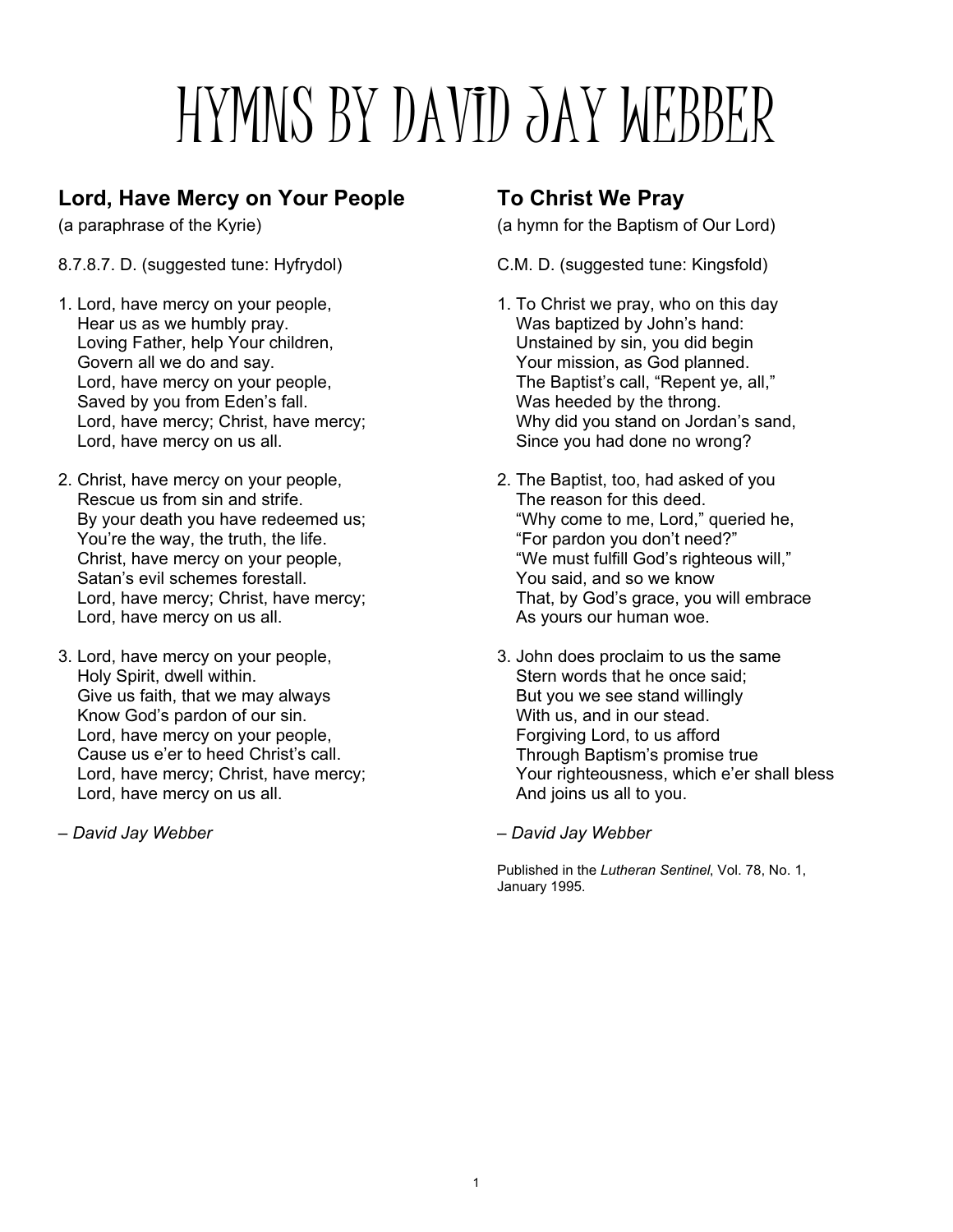### **Lord Jesus Christ, To Your Words We Attend**

(a hymn for Holy Communion)

10.10.10.10. (suggested tune: Ellers)

- 1. Lord Jesus Christ, to your Words we attend; We hear your sacred promise, dearest Friend, That in the consecrated wine and bread You give your body and the blood you shed.
- 2. You told your servants, sent forth in your name, "He who hears you, hears me," so we acclaim You as the host whose voice we hear today When pastors speak the Words you bid them say.
- 3. Your body sacrificed for human sin, Your blood outpoured, did full salvation win. We penitently take these pledges, Lord; To us, we pray, your pard'ning grace afford.
- 4. We in the struggles of this life are weak, And in our frailty help and comfort seek. You give us here, Lord, as faith's eye can see, A medicine of immortality.
- 5. Your flesh, as heav'nly food, our life sustains; A saving drink for us your blood remains. When we in faith approach you in our need, Please, with your self, Lord, soul and body feed.
- 6. We who receive your truth have unity With you and with each other; may this be By our communion jointly manifest, As we confess you in this banquet blest.
- *David Jay Webber*

Published in *Logia*, Vol. 7, No. 4, Reformation 1998; and in the *Lutheran Sentinel*, Vol. 82, No. 4, April 1999.

# **Unto Caesar Let Us Render**

- 8.7.8.7. (suggested tune: Stuttgart)
- 1. Unto Caesar let us render All the things that Caesar's are, Custom, fear, and tribute tender, Both in time of peace and war.
- 2. Government is by God's order, Civil rule by His command, For protection to our border, Safety, peace, throughout the land.
- 3. By the will of God appointed, All must fear the pow'rs that be; Who lays hand on God's anointed, Sins against His majesty.
- 4. Yet we know that worship solely Is the province of our Lord. Only God is pure and holy. Him we praise with one accord.
- 5. Rightful laws have our compliance. We obey the government– Save when it demands defiance Of commandments God has sent.
- 6. Jesus, giving without measure, Paid the full redemption price. His salvation is a treasure We can never sacrifice.
- 7. Fear of any lord but Jesus, Caused by threats of harm or sword, Will not overwhelm or seize us When we trust His pard'ning Word.
- 8. Soul and conscience, faith, devotion, Now belong to God above. His great mercy, like an ocean, Covers us with wondrous love.
- 9. For officials of our nation Prayers we offer ceaselessly, That God bless them in their station; That our land be just and free.
- *Emanuel Cronenwett (stanzas 1-3); David Jay Webber (stanzas 4-9)*